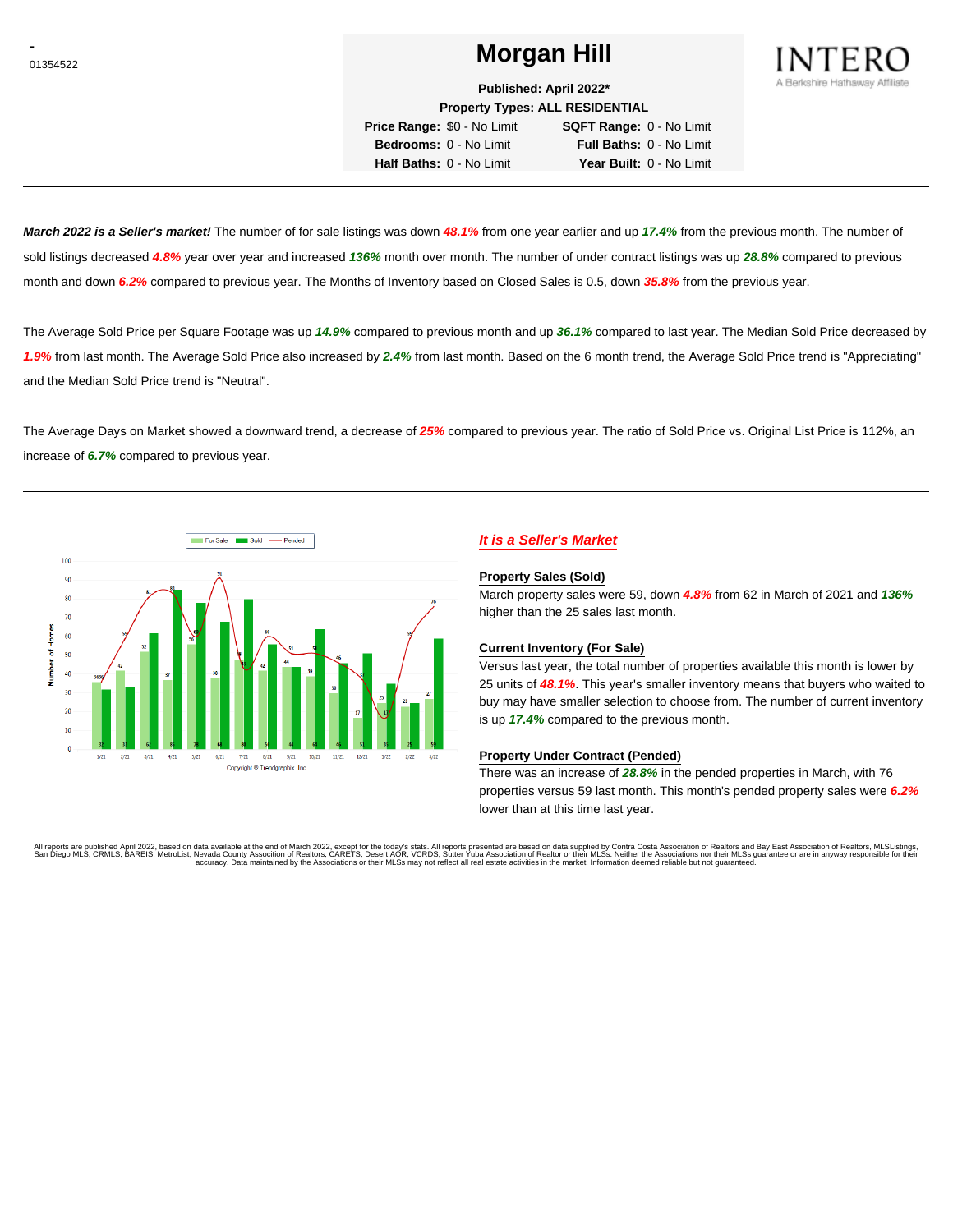# <sup>01354522</sup> **Morgan Hill**



**Published: April 2022\***

**Property Types: ALL RESIDENTIAL**

**Price Range:** \$0 - No Limit **SQFT Range:** 0 - No Limit

**Bedrooms:** 0 - No Limit **Full Baths:** 0 - No Limit **Half Baths:** 0 - No Limit **Year Built:** 0 - No Limit

### **The Average Sold Price per Square Footage is Appreciating\***

The Average Sold Price per Square Footage is a great indicator for the direction of property values. Since Median Sold Price and Average Sold Price can be impacted by the 'mix' of high or low end properties in the market, the Average Sold Price per Square Footage is a more normalized indicator on the direction of property values. The March 2022 Average Sold Price per Square Footage of \$679 was up **14.9%** from \$591 last month and up **36.1%** from \$499 in March of last year.

\* Based on 6 month trend – Appreciating/Depreciating/Neutral





### **The Days on Market Shows Downward Trend\***

The average Days on Market (DOM) shows how many days the average property is on the market before it sells. An upward trend in DOM trends to indicate a move towards more of a Buyer's market, a downward trend indicates a move towards more of a Seller's market. The DOM for March 2022 was 12, down **50%** from 24 days last month and down **25%** from 16 days in March of last year.

#### **The Sold/Original List Price Ratio is Rising\*\***

The Sold Price vs. Original List Price reveals the average amount that sellers are agreeing to come down from their original list price. The lower the ratio is below 100% the more of a Buyer's market exists, a ratio at or above 100% indicates more of a Seller's market. This month Sold Price vs. Original List Price of 112% is up **7.7%** % from last month and up from **6.7%** % in March of last year.

\* Based on 6 month trend – Upward/Downward/Neutral

\*\* Based on 6 month trend - Rising/Falling/Remains Steady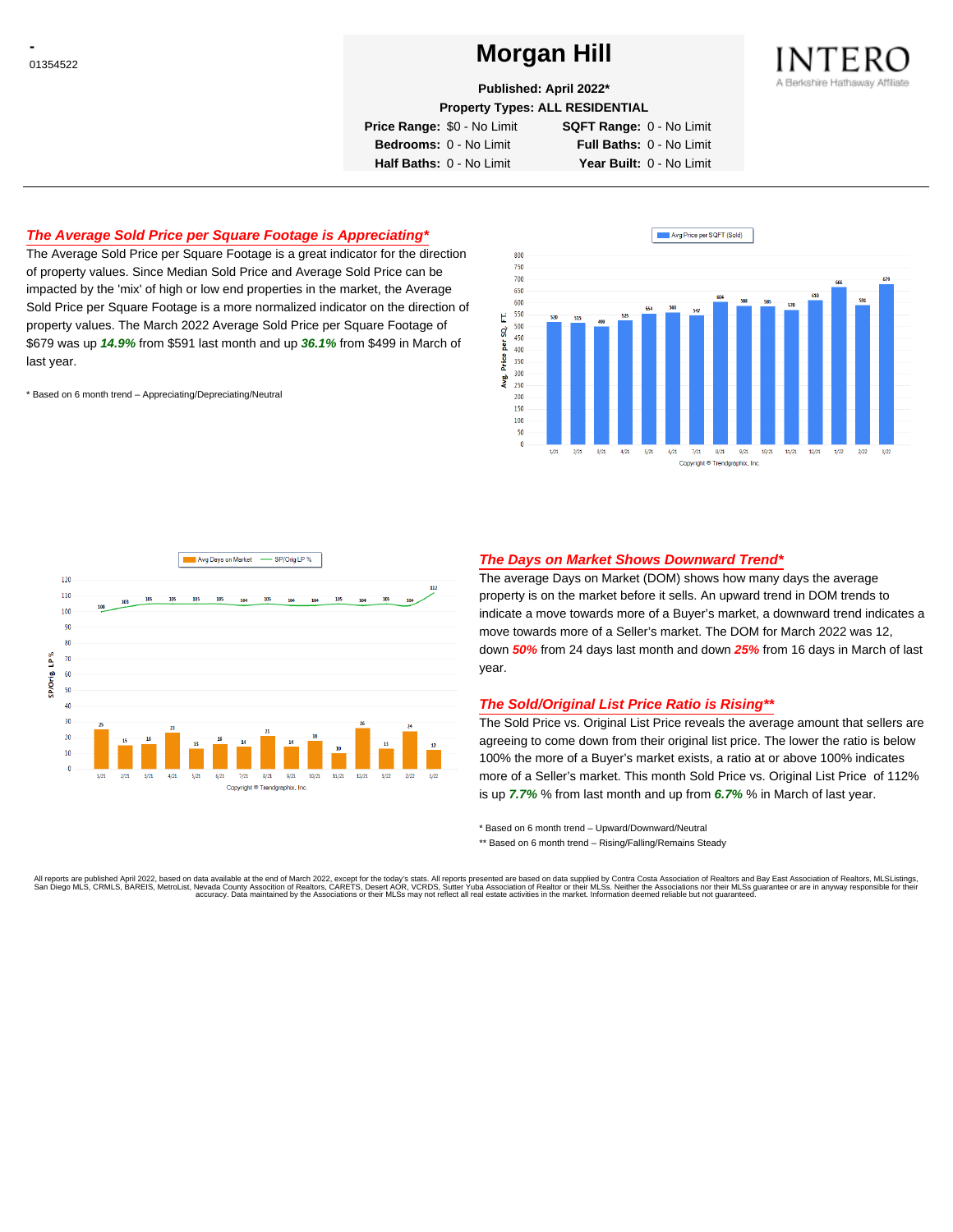# <sup>01354522</sup> **Morgan Hill**



### **Published: April 2022\***

**Property Types: ALL RESIDENTIAL**

**Price Range:** \$0 - No Limit **SQFT Range:** 0 - No Limit

**Bedrooms:** 0 - No Limit **Full Baths:** 0 - No Limit

**Half Baths:** 0 - No Limit **Year Built:** 0 - No Limit

## **The Average For Sale Price is Appreciating\***

The Average For Sale Price in March was \$2,069,000, up **53%** from \$1,352,000 in March of 2021 and up **4.2%** from \$1,986,000 last month.

## **The Average Sold Price is Appreciating\***

The Average Sold Price in March was \$1,464,000, up **29.1%** from \$1,134,000 in March of 2021 and up **2.4%** from \$1,430,000 last month.

### **The Median Sold Price is Neutral\***

The Median Sold Price in March was \$1,300,000, up **29.6%** from \$1,003,000 in March of 2021 and down **1.9%** from \$1,325,000 last month.

\* Based on 6 month trend – Appreciating/Depreciating/Neutral





## **It is a Seller's Market\***

A comparatively lower Months of Inventory is more beneficial for sellers while a higher months of inventory is better for buyers.

\*Buyer's market: more than 6 months of inventory Seller's market: less than 3 months of inventory Neutral market: 3 – 6 months of inventory

#### **Months of Inventory based on Closed Sales**

The March 2022 Months of Inventory based on Closed Sales of 0.5 was decreased by **35.8%** compared to last year and down **43.5%** compared to last month. March 2022 is Seller's market.

#### **Months of Inventory based on Pended Sales**

The March 2022 Months of Inventory based on Pended Sales of 0.4 was decreased by **31.2%** compared to last year and the same compared to last month. March 2022 is Seller's market.